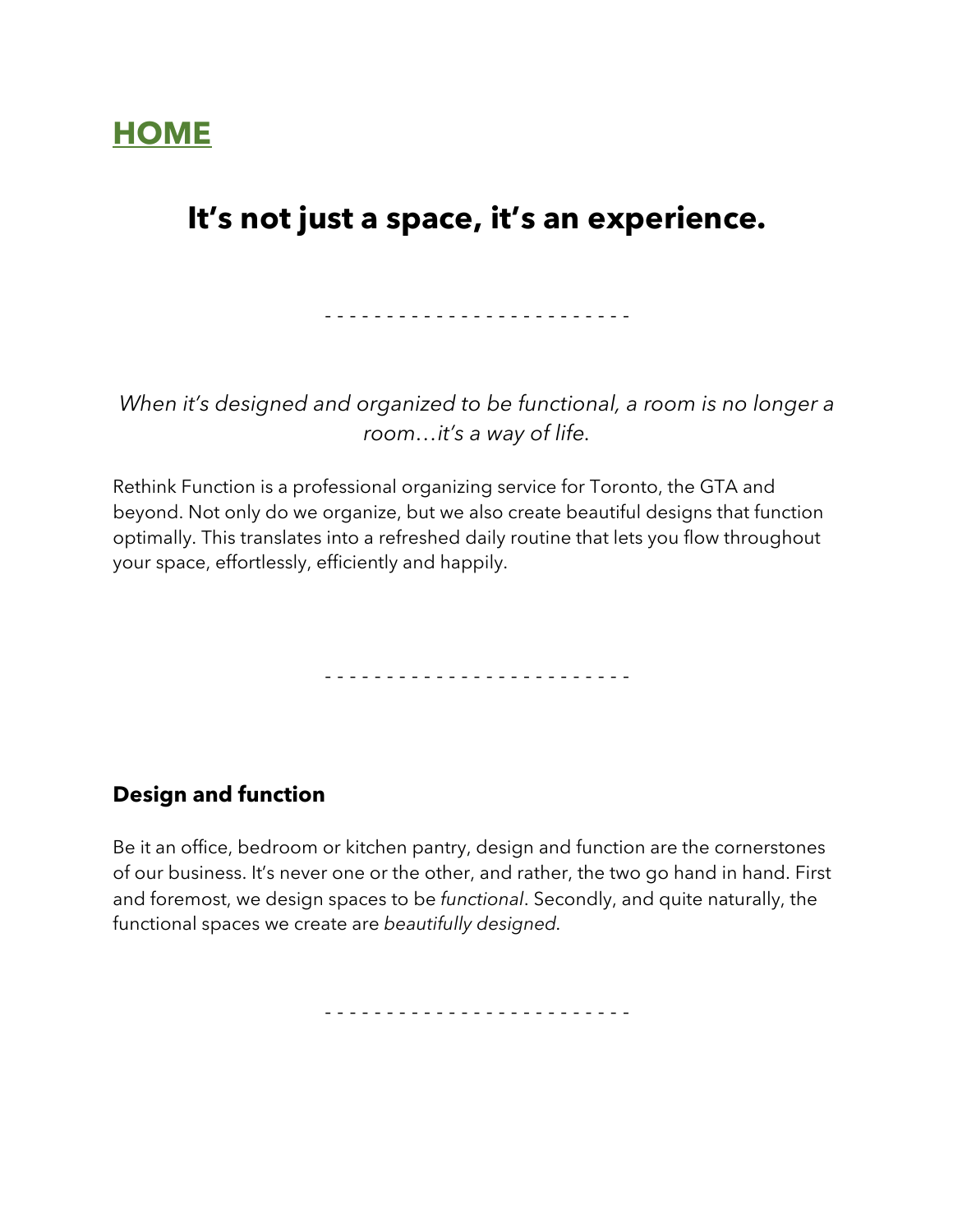## **Does your space have a logical flow?**

There is a third, essential component to what we do: *developing flow*. By flow, we mean the movement through a particular space. More specifically, how do *you*  naturally move and work your way through the room? Once we gain an understanding of this, we know precisely how to organize, design and create function so that you move productively through the space every day.

- - - - - - - - - - - - - - - - - - - - - - - - -

## **Taking organization to another level**

Organizing is much more than labels and containers. While we recommend great products as part of our service, our idea of organization encompasses order, optimization and the development of a timeless system. Everyone is different and we all have unique needs. It's about organizing in a way that works for you (no one else) – today, tomorrow and years down the road.

- - - - - - - - - - - - - - - - - - - - - - - - -

## **Creating calm**

Disorganization leaves the door open to chaos. Chaos breeds stress.

Now…

Imagine you always find the item you need, you move freely through a space in logical sequence, and your life feels more efficient and seamless. A sense of calm is invited into your daily reality.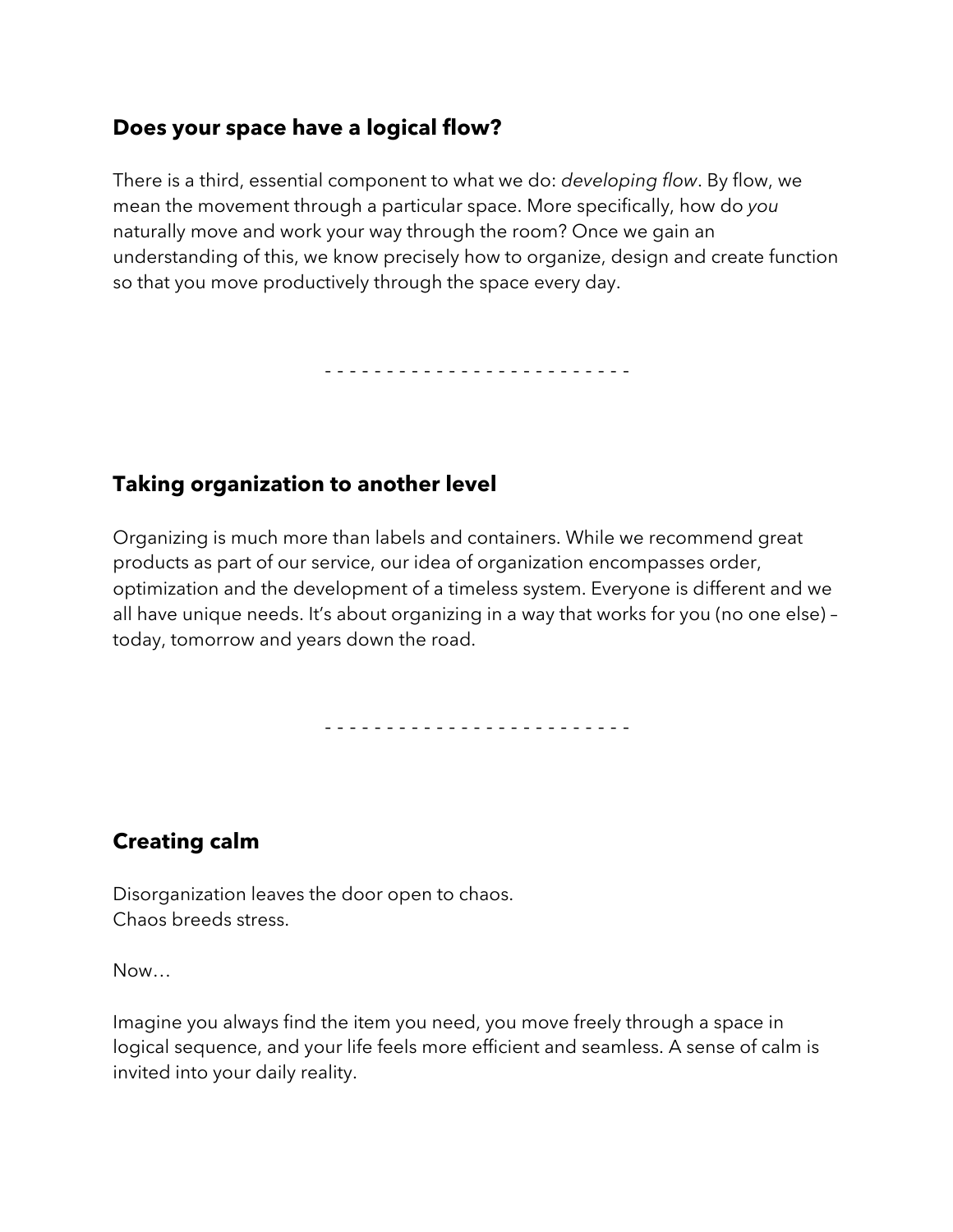- - - - - - - - - - - - - - - - - - - - - - - - -

### **Enhancing the way you live**

Is your office disorganized? Have your kids turned the playroom upside down…again? Are you tired of misplacing things?

#### **ORGANIZING SERVICES**

*Get organized. Function optimally. Feel calmer.*

Are you concerned about the chemicals in your household products? Do you want to live cleaner and greener? Is it your goal to be more environmentally conscious?

#### **CLEAN AND GREEN LIVING**

*Go green. Make it clean. Feel healthier.* 

- - - - - - - - - - - - - - - - - - - - - - - - -

### **Meet the founder**

Hi! I'm Rena Feldman, and I've been organizing homes for over 25 years. That's long before we saw the profession go mainstream in large publications and social media, or for that matter, even become recognized.

In 1999, it became clear to me that there was a gap in the marketplace. People had a need to organize and reorganize their homes, offices and other spaces and yet they didn't know where to start or how to do it.

That's when I founded OrganizeIt! And the rest is history.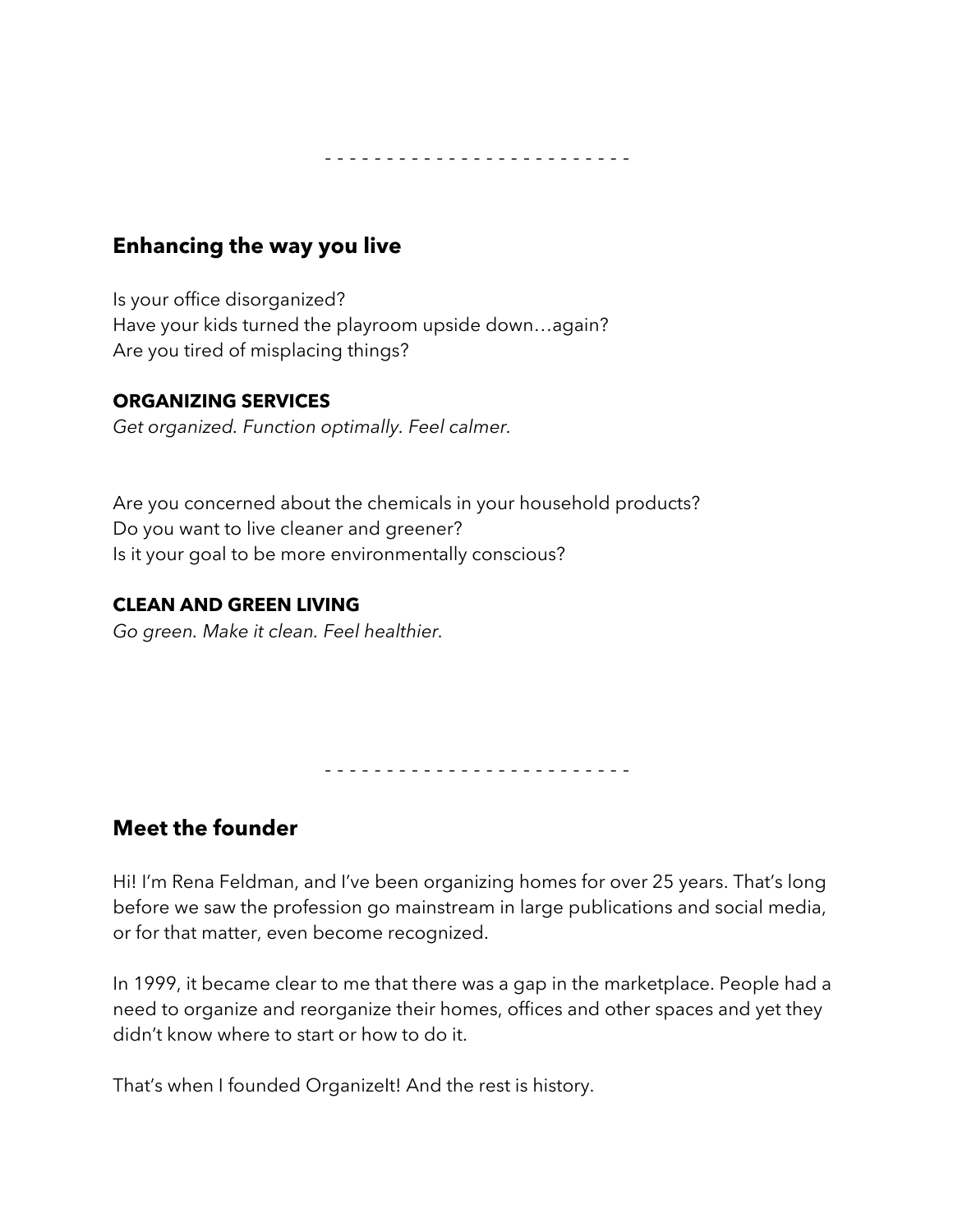Read on.

- - - - - - - - - - - - - - - - - - - - - - - - -

## **Get in touch**

Whatever the space, whatever your goals, we love helping people make meaningful changes.

Reach out today.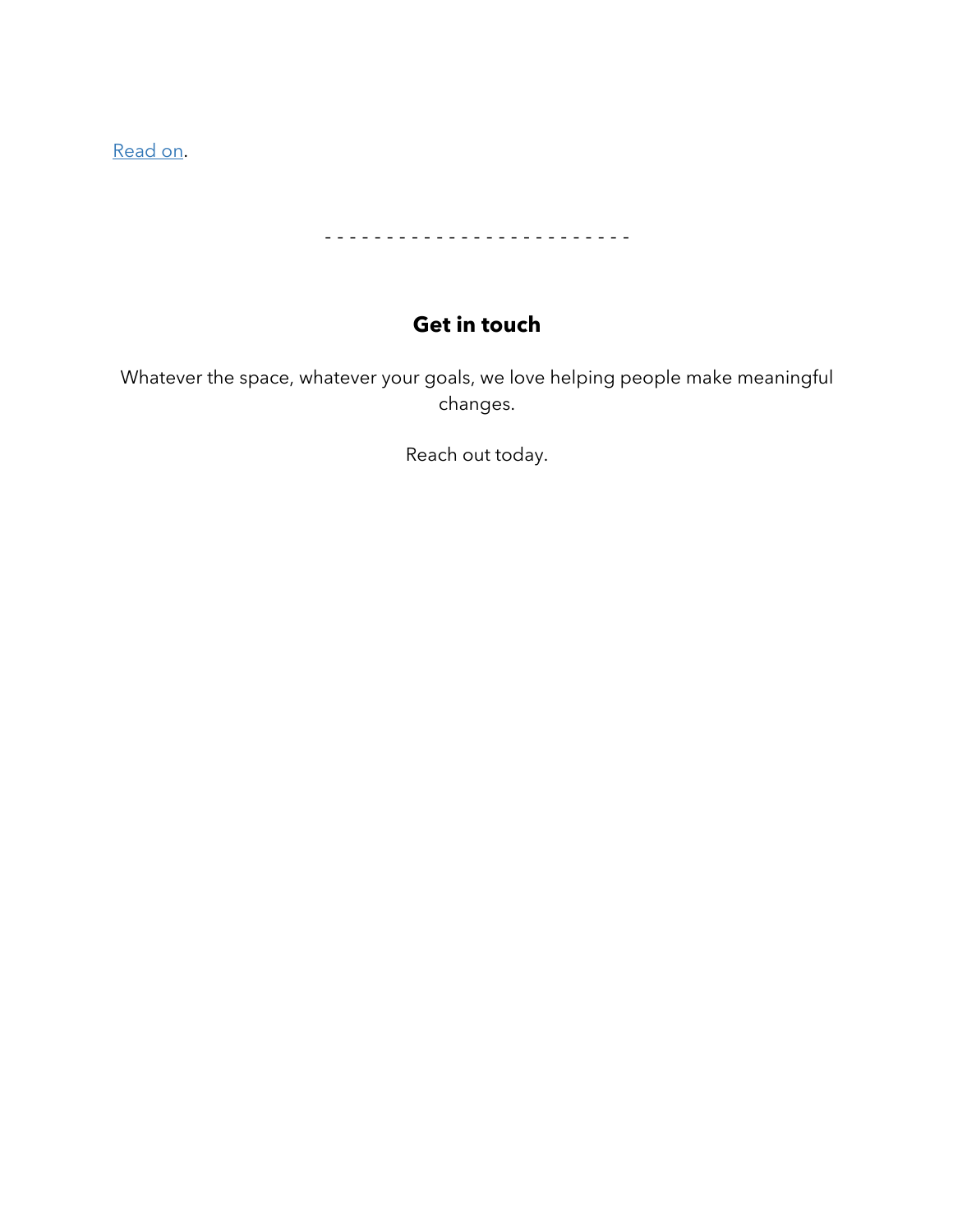# **ORGANIZING SERVICES**

# **Functional design services in Toronto and beyond**

*When you organize, you optimize.*

Rethink Function is a professional organizing service in Toronto and the GTA. Taking it a step further, we believe that every space has the ability to be designed, configured and methodically ordered to suit who you are and what you need.

### **You know something is wrong when…**

- You're constantly misplacing items
- You're wasting your precious time searching for things
- You know you're not nearly as productive as you could be because you're scrambling to clean and organize on the fly
- You often feel overwhelmed and stressed
- You're missing important deadlines because unexpected challenges arise in your cluttered environment

A disorganized space creates a disorganized life.

### **Make a change**

The first step is realizing that you have the ability to improve how you live or how you work. Uniquely focused on design, function and spatial flow, Rethink Function helps you transform your space into one that works exclusively for you.

When you're organized, you're also efficient. This gives you more time, which in turn, puts you back in control and eliminates undue stress.

### **Spaces we organize**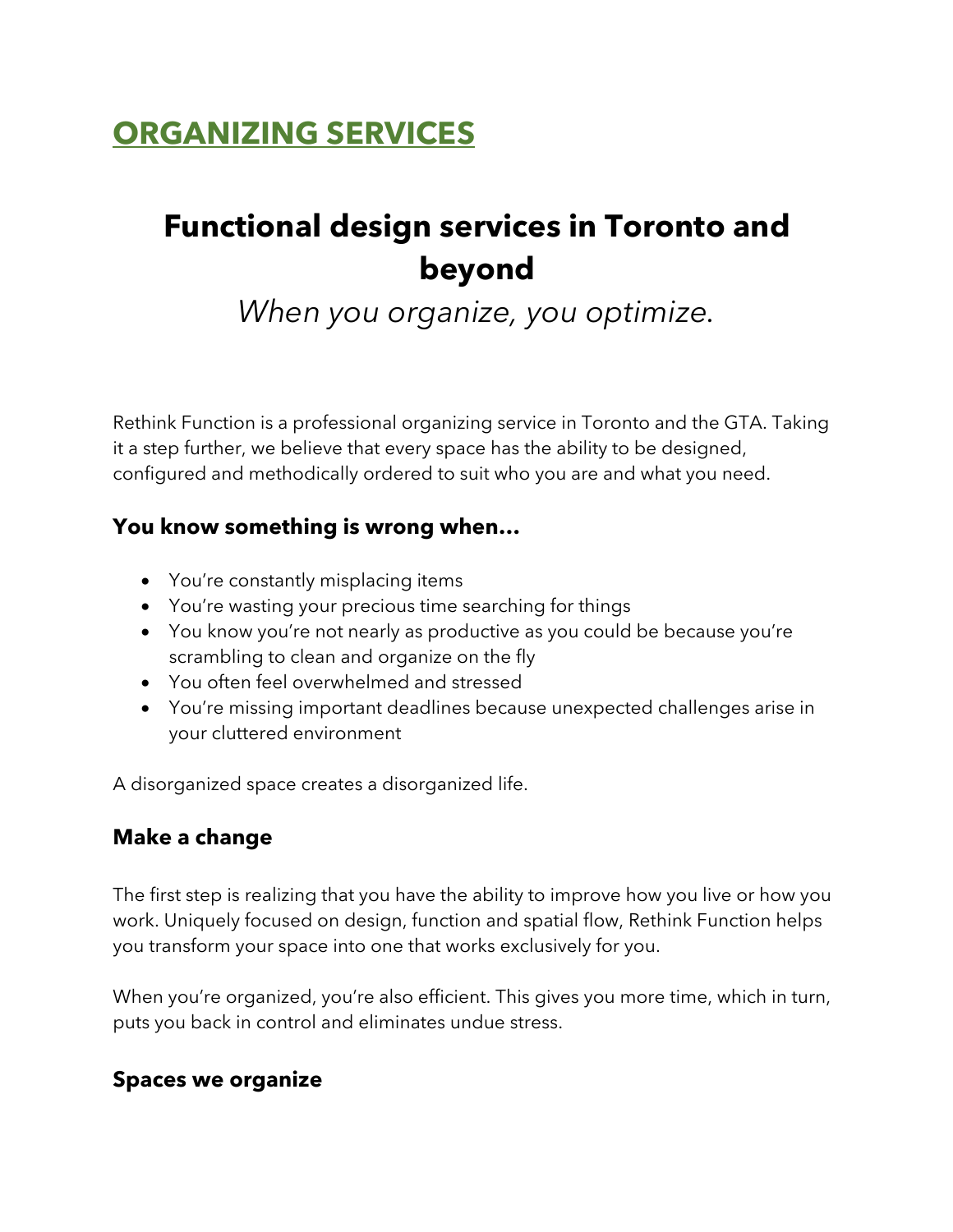Organizelt! works with any room or space, including:

- Kitchens and pantries
- Laundry rooms and mudrooms
- Bathrooms
- Bedrooms
- Closets
- Home offices and business spaces
- Playrooms
- Hobby, artist and crafts rooms
- Storage rooms and lockers
- Garages

If you find yourself navigating a life transition, such as moving or downsizing, we can help you with the logistics and new room setups.

## **How our professional organizing service works**

#### **1. Virtual consultation.**

We meet virtually to assess your space, discuss organizational design concepts, aesthetic preferences, parameters of how the space will function, timelines and budget.

#### **2. Action plan.**

Rethink Function develops an action plan, inclusive of practical strategies and systems to meet your precise needs and goals.

#### **3. Product purchases.**

We advise you on the best products to purchase for your personalized organization project.

#### **4. Fully customized.**

Our organizing and functional design services in Toronto are tailored to your every need and comfort level, be it full service, virtual support or do-it-yourself style.

#### **5. Mentoring and coaching.**

We want to see you succeed in your newly organized space! Mentoring and coaching are offered between sessions via text, email or video conferencing to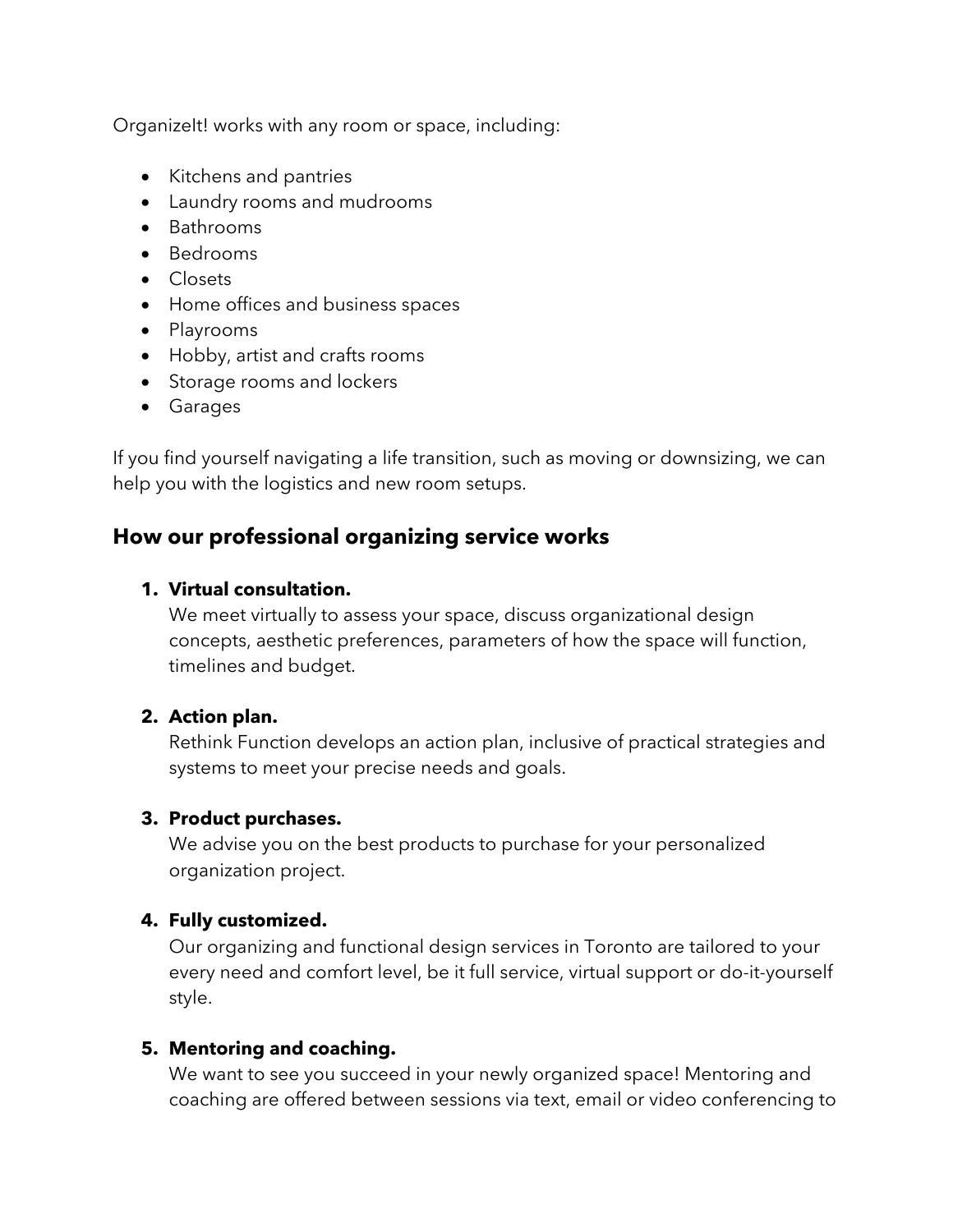empower you with the knowledge and skills you need to change old habits and maintain your fresh space.

#### **6. Ongoing care and upkeep.**

We're always here if you need us again to reoptimize, polish or modify certain details.

## **A customized experience**

Choose the option that best fits your goals and lifestyle.

#### *Full-Service Organizing*

Implement your personally-developed Action Plan with hands-on organizing assistance from the Rethink Function Team, an extra helper or with Rena herself. We help you take your project from unorganized to fully functional. Custom work required? No problem. I have excellent professionals to refer you to, and we're here for you until the job is done. Whatever it takes!

*\*NOTE: Rates are based on scope, size of project and materials recommended.*

### *Virtual OR Do-It-Yourself*

The power of virtual means we can provide our professional organizing service to anyone, anywhere. Get a video consultation and needs assessment for your project. Receive detailed instructions on how to put your personallydeveloped Action Plan into motion, along with a Step-by-Step Guide to help you purchase the products and supplies you need to successfully complete the project.

*\*NOTE: Rates are based on scope, size of project and materials recommended.*

#### [INSERT VIRTUAL IMAGE OF SPACE LAYOUT]

Virtual design services have become commonplace over the last year and a half. Clients send us their design plans, and we work collaboratively with their planners to optimize their functional space.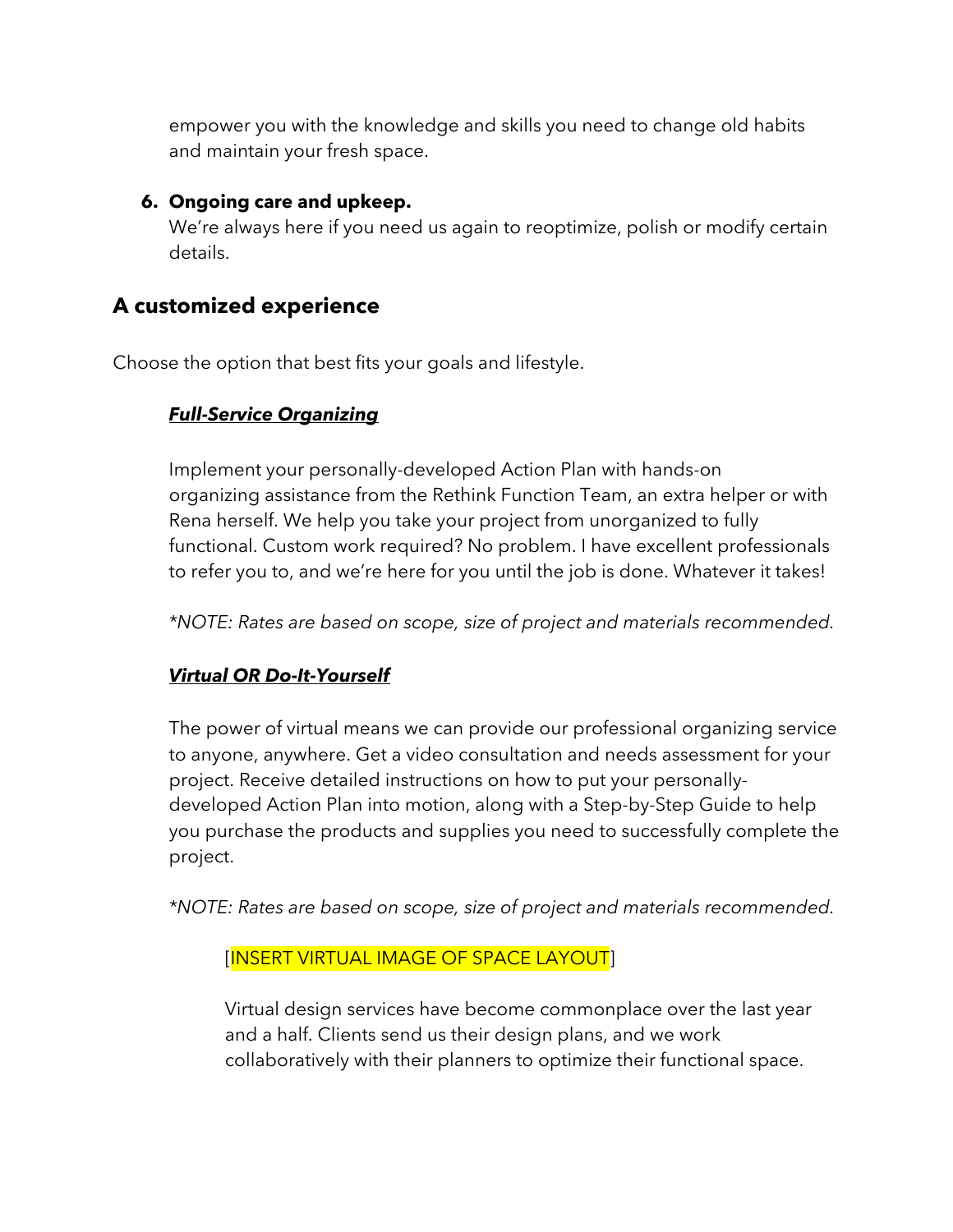## **Key benefits of an organized space**

You may not realize it immediately, but it won't take long for you to see the positive impact of your newly organized space.

- Find space you didn't know you had
- Make your day more productive than you ever thought possible
- Rid your environment of paper clutter and "stuff" you've accumulated over the years
- Find misplaced items easily when you know where things belong
- Create prioritized task lists that are easy to complete
- Take back control of your space (and your life!)
- Stop frantically hiding clutter in your closets when family or friends unexpectedly pop by
- Avoid the anxiety, stress and restless sleep that come with living in a cluttered environment
- Empower yourself to get rid of excuses
- Transform your home from cluttered to calm
- Live with ease

## **Before and After**

See for yourself. Here are a few highlights of our work over the years. We've transformed even the messiest of rooms into orderly masterpieces that make life more efficient and enjoyable.

[Insert before and after pics]

How do you want your day to look? Let it be the best it can be in an organized space.

Contact us today.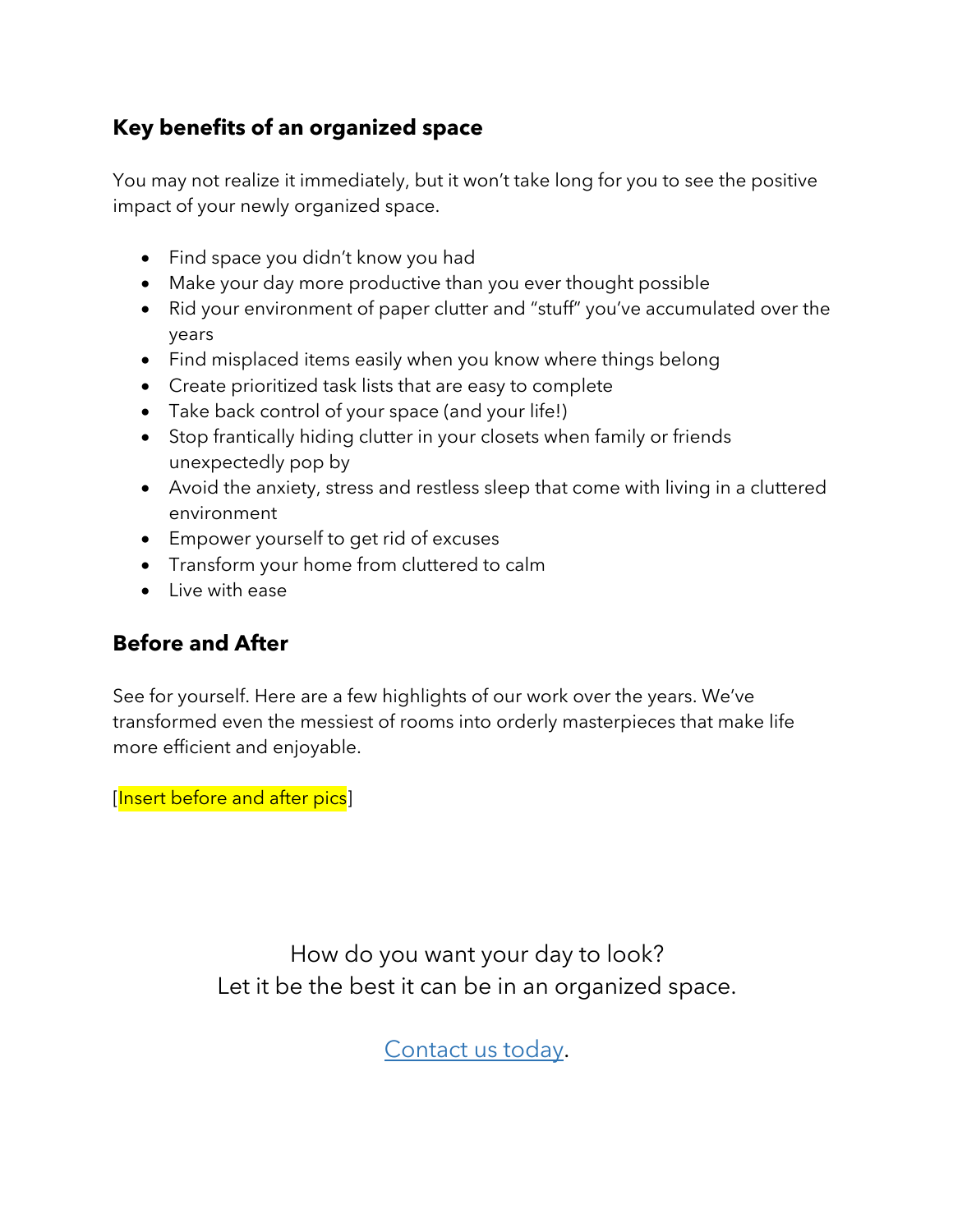# **GREEN LIVING**

## **Live a clean, green existence**

*Professional green living advice and recommendations from Toronto experts.*

Green living is much more than a measly effort to be environmentally conscious. It's about living in a way that is healthy, aware and purposeful. Rethink Function is a team of green professionals in Toronto and the GTA who are here to provide consultative direction on how you too can truly go green in your chosen space.

#### **Small changes, big difference**

Be it a cleaner household product, a more natural storage container for leftovers, or an ethically-sourced material for your home organizing system, little alterations go a long way. As you make moves towards a greener way of life, you also take strides towards better health for you, your family, your home and the environment.

#### **Clean and green products**

Did you know that many of the products we use in our homes contain toxins and chemicals that are not just harmful to the environment, but also potentially irritable to our lungs, skin and eyes?

It doesn't need to be that way.

There *are* greener options out there that really work!

Rethink Function has the knowledge to recommend healthy and green alternatives that meet your needs and expectations. We've done the research so you don't have to. From skincare to home cleaning products, to natural disinfectants, our team is here to guide you in the right direction so you can achieve meaningful change in your space.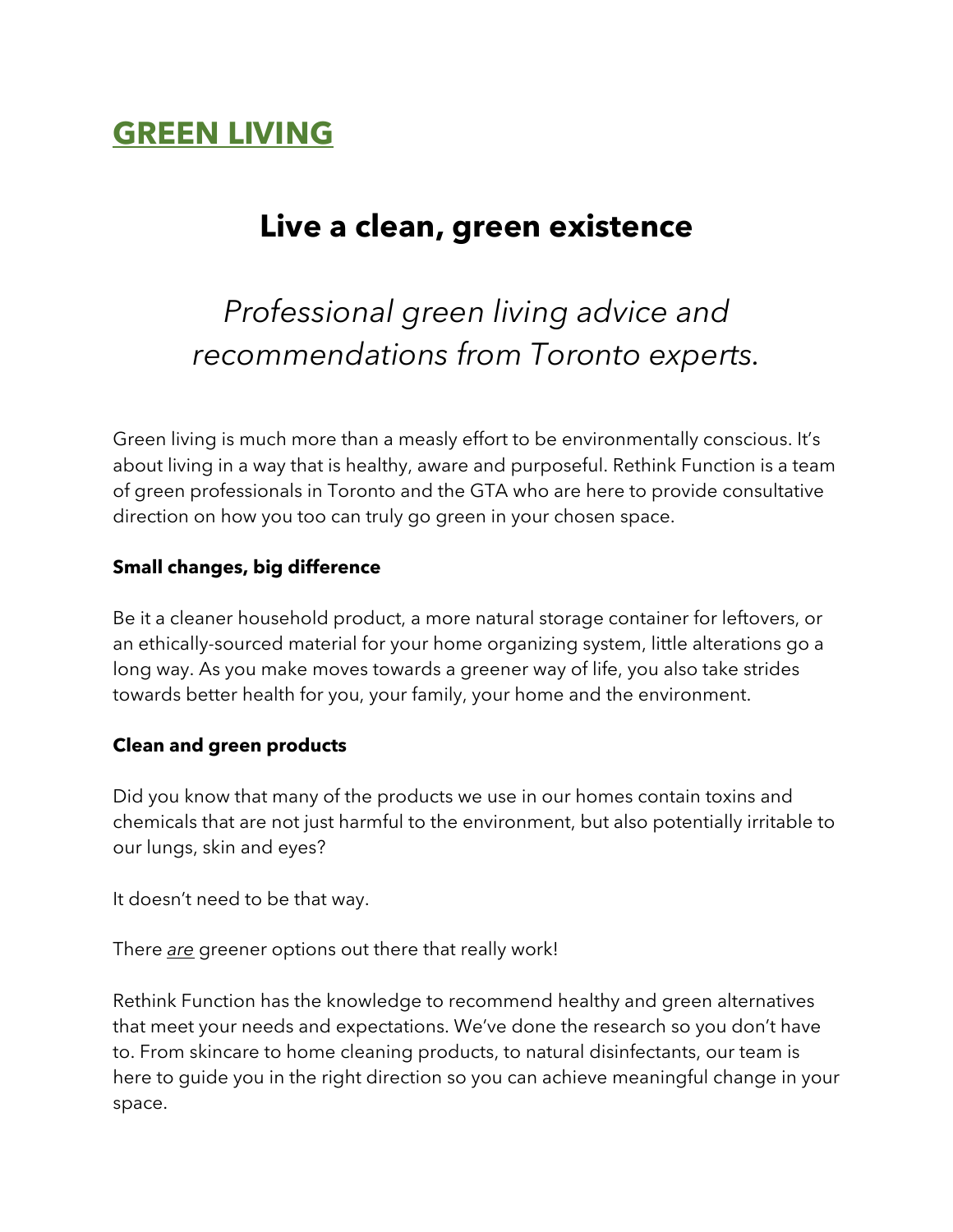#### **Why live cleaner and greener?**

At Rethink Function, we believe our lives are enriched as we become cleaner, greener and healthier consumers. Even the smallest of adaptations in the products you bring into your space can have a positive impact on your wellbeing in the following ways:

- Improved air quality
- Pure home environment
- Decreased allergens
- Reduced irritants
- Environmental benefits
- Less waste

#### **Hand in hand**

Over the years, we've found that organizing goes hand in hand with adopting healthy, green practices. While they are two separate concepts, they also share a common goal: to live optimally. When you strive for organization and function, you also tend to be driven by healthy and environmentally conscious decisions – and vice versa. Rethink Function ties it all together to help you achieve your living and working goals from every angle.

> Have questions about "going green"? We'd love to chat about it.

> > Contact us today.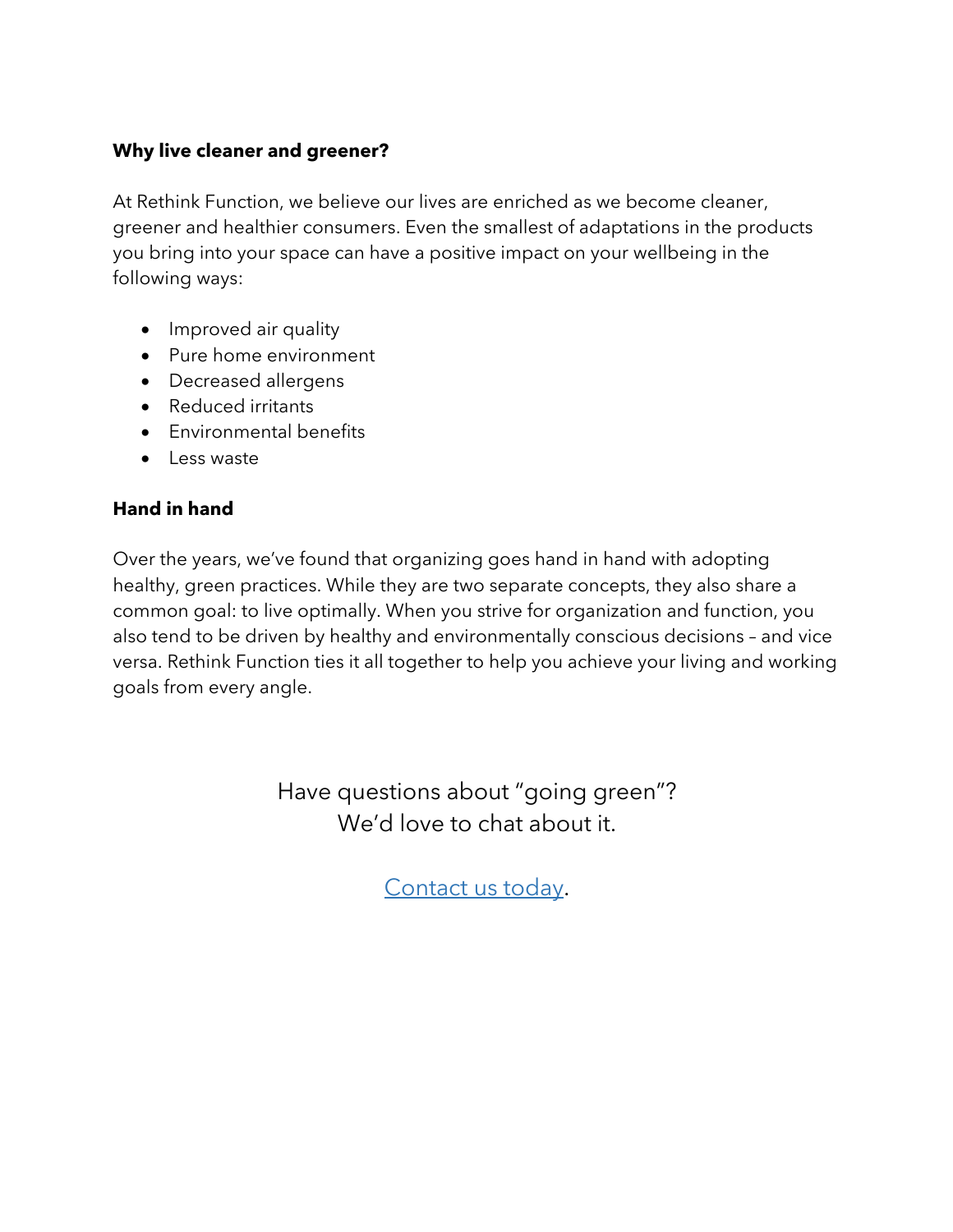## **RETHINK YOUR LAUNDRY ROOM**

## **Rethink your Laundry Room**

*When laundry gets done faster, you can spend more time doing what you love.* 

Doing laundry is a part of life. While a select few of us may like it, most of us don't.

But…

What if someone were to tell you that, simply by reorganizing your existing space (however small it may be), you would be able to create a better system, significantly reduce the amount of time it takes you to do your laundry – and actually start to enjoy the job!

This is just one small part of what we do here at Rethink Function.

Here are a few ideas about how to rethink your laundry room so it becomes a functional, efficient space where you can get the job done in the least amount of time possible.

#### **Your laundry room has different** *zones*

Every room, in fact, has "zones". Your fridge has a fruit and vegetable drawer, and a carton and drink shelf. Your washroom has a hand washing area and a toilet paper area. Rethink Function takes the guess work out of where items logically belong in each space and each zone, so that everything is just where it needs to be.

In order to reorganize your laundry room in ways that fulfill its purpose and serve your needs, it's helpful to think of the space broken down into its own key zones: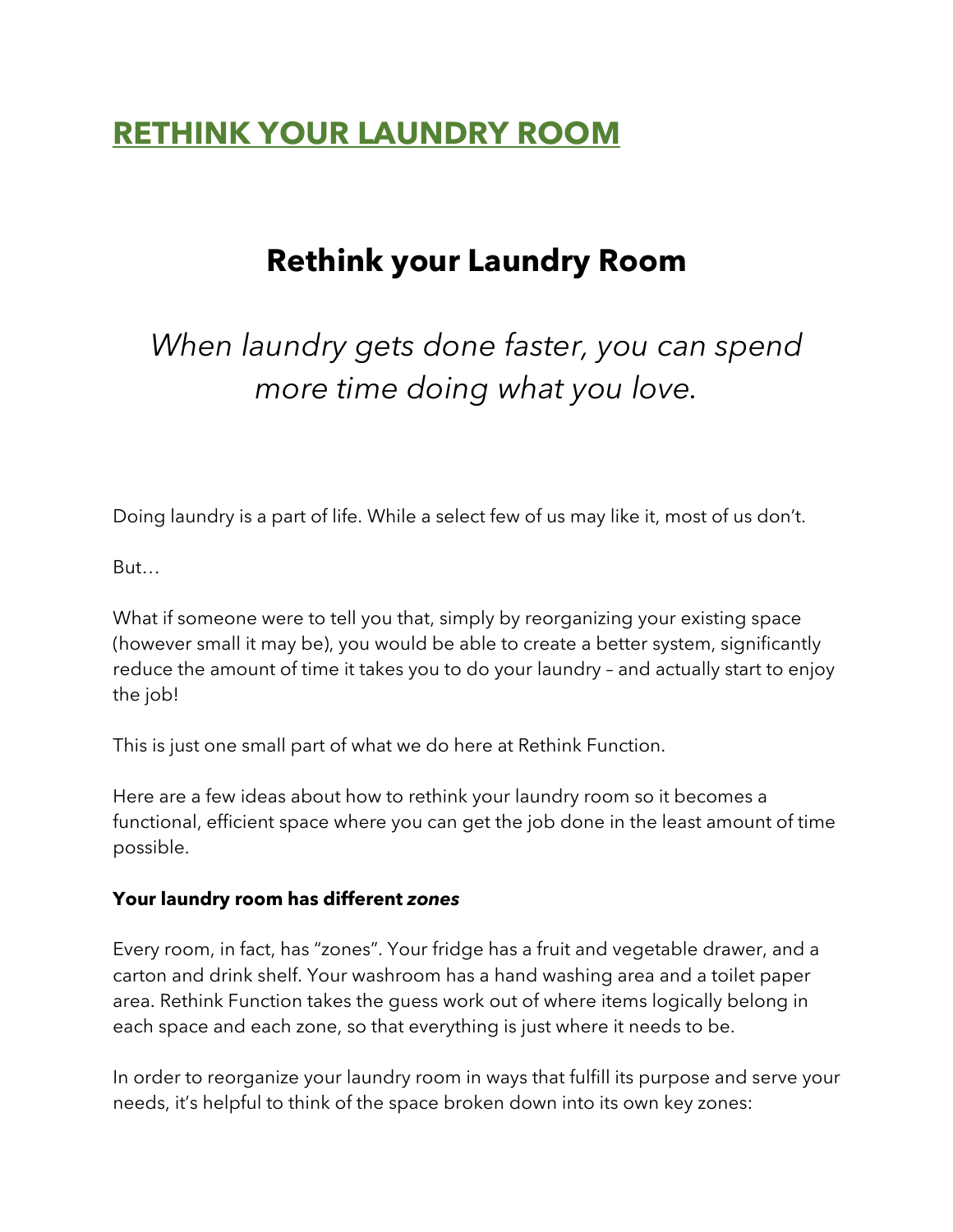- o Sorting
- o Washing
- o Drying
- o Ironing
- o Folding
- o Storing

The question is, how can each of these zones be optimized? While there are a countless number of considerations we can make in any zone, here are a few ideas to inspire the organizer in you.

### **Organize the SORTING ZONE in your laundry room**

Do you pre-sort or sort as you go? Imagine how much faster you could be on laundry day if everything was already sorted into whites, colours and delicates.

Think about the laundry baskets or hampers that you use. Perhaps they're too small, too big, too heavy or a constant tripping hazard. Are you someone who likes to transport your hamper back and forth from the laundry room? No matter what your system, there's something out there that's perfect for you.

### **Organize the WASHING ZONE in your laundry room**

Think about everything you need in order to put on a load (for example, laundry detergent, fabric softener, stain remover, brighteners) and then figure out if all those things are within arm's reach so you're not walking pointlessly from one side of the room to the other.

Storage is key in this zone – a challenge we love at Rethink Function. Nicely labelled containers in your cupboards and on your shelves can make a big difference.

### **Organize the DRYING ZONE in your laundry room**

Some items simply don't do well in the dryer, so be sure to have other well-planned drying stations available in your home. Ideally, design a place to hang-dry clothing right in your laundry room. Space saving retractable options work really well. There are also clip-and-dry, stand-up racks and lay-flat drying solutions you can include to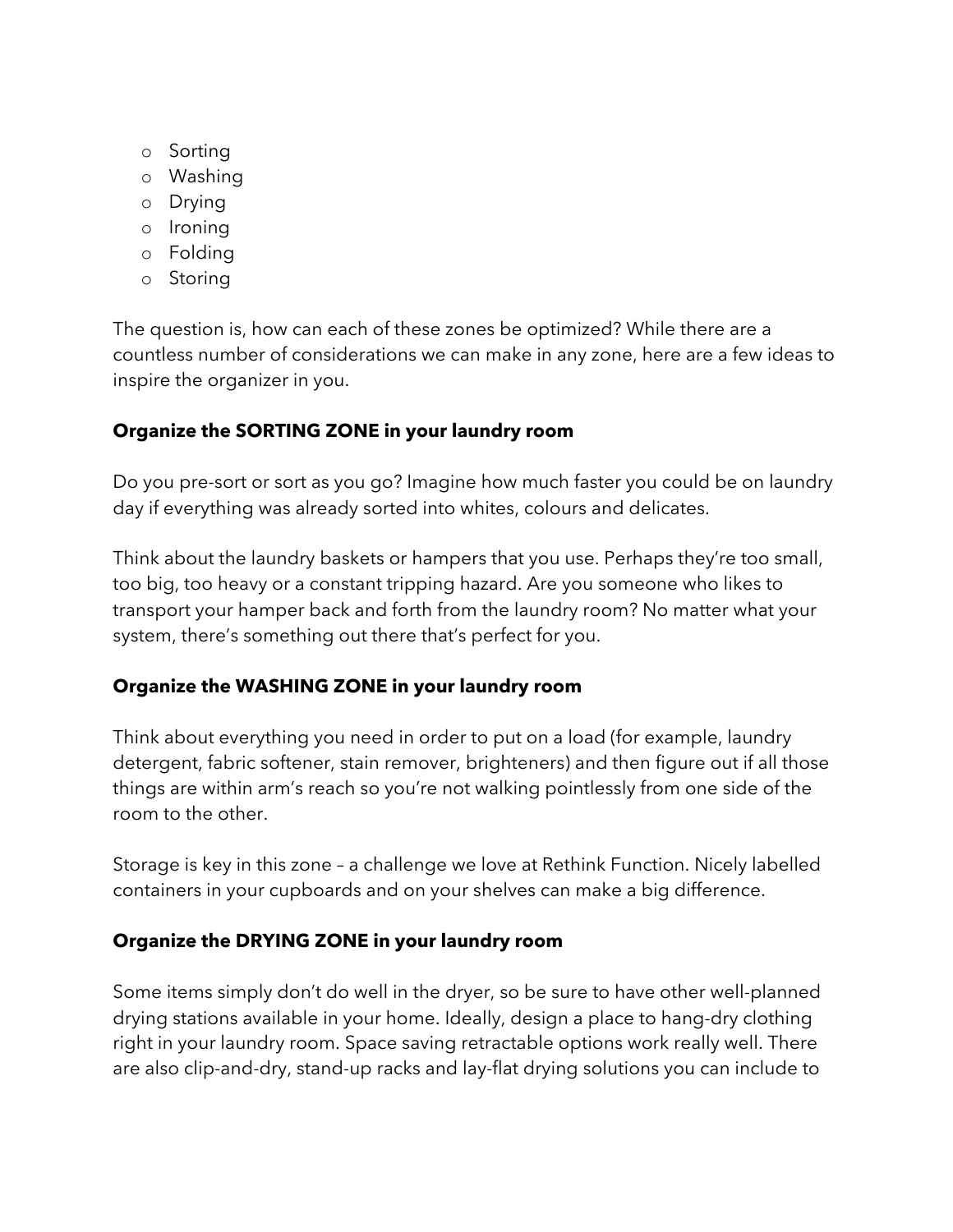make sure you're caring for your clothes. If there's no room in your laundry area, have a basket for easy transport from one place to another.

### **Organize the IRONING ZONE in your laundry room**

A stable, extra-wide ironing board is a game changer. Equip yourself with a quality product to be accompanied by a solid wall hook for easy storage out of the way. For ultimate laundry productivity, be sure you hang your ironing board close to where you plan to iron and hang freshly pressed clothing.

### **Organize the FOLDING ZONE in your laundry room**

Do you have enough space to fold comfortably without items falling off the surface? A well thought out folding station is large and about the height of a countertop so you're not bending over awkwardly. If your laundry room isn't big enough for a designated counter, a dropleaf shelf or table works well, too. When you're finished, be sure to have a conveniently situated basket where you can put your folded items to be returned to their rightful places.

## **Organize the STORING ZONE in your laundry room**

How do you plan to store all your laundry related products? Think of cleaning products and essential hardware. Positioning is important to ensure your seamless flow through the room as you complete tasks. Depending on your space and personal preferences, this can be achieved with built-ins, free-standing storage cabinets and wall shelving for easy grab items.

The possibilities are endless: fewer frustrations, less hassle, improved organization, time savings…

Imagine what *your* laundry room could be.

We want to hear from you.

Book your free 15-minute consultation with Rethink Function today.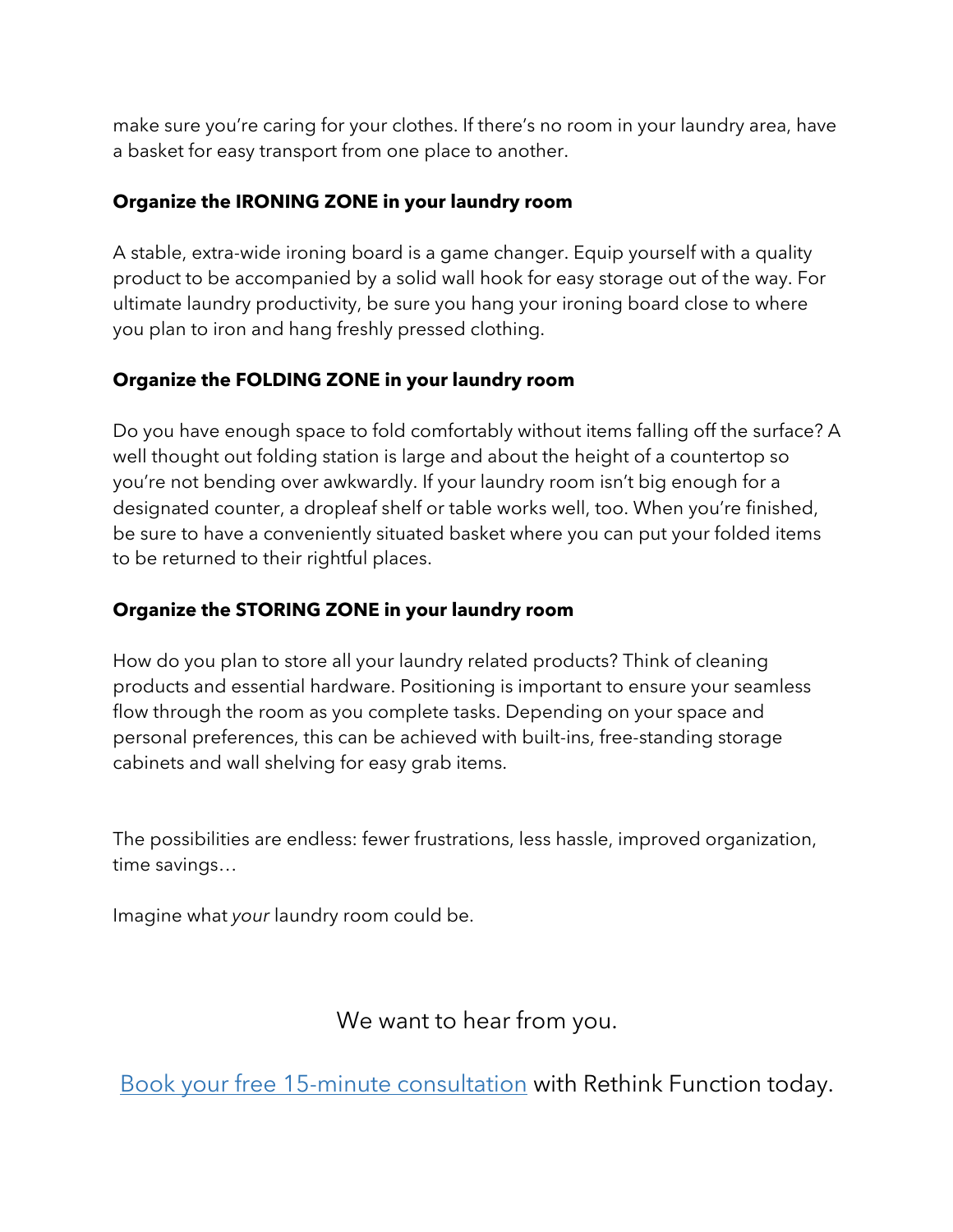# **PORTFOLIO**

## **A peek inside.**

- - - - - - - - - - - - - - - - - - - - -

#### **See it for yourself.**

The best way to understand what we do is to see it with your own eyes. Click on the images below to view before and after pictures of specific spaces where we've had the pleasure of working our magic.

[Insert gallery]

- - - - - - - - - - - - - - - - - - - - -

#### **Are you constantly decluttering and reorganizing?**

Let us help you implement an organizing system that functions flawlessly and flows naturally into your everyday life.

[Insert consultation form]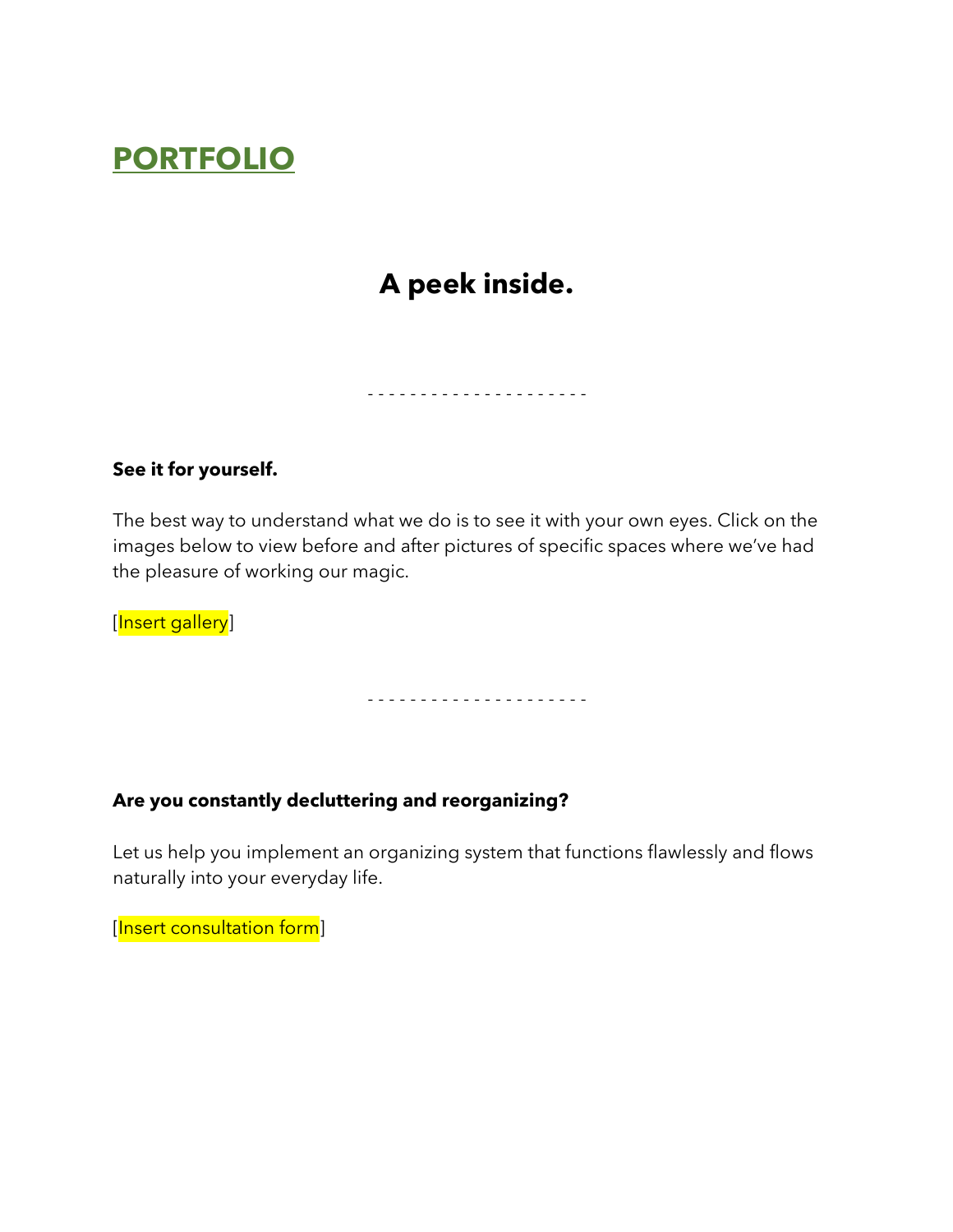## **SHOP BY ROOM**

## **Buy what you** *need* **to get the laundry room you**  *want***.**

## **Everything laundry. Shop till you drop.**

## **Get organized with the right products.**

- - - - - - - - - - - - - - - - - - - - -

#### **Create your ideal laundry space.**

When you have the right selection of products, it's easy to satisfy your personal preferences and get the look you're after.

Browse through some of our favourite products below. When you see something you like, simply click and order.

Have a custom project in mind? Contact us directly.

[INSERT ONLINE SHOP ITEMS]